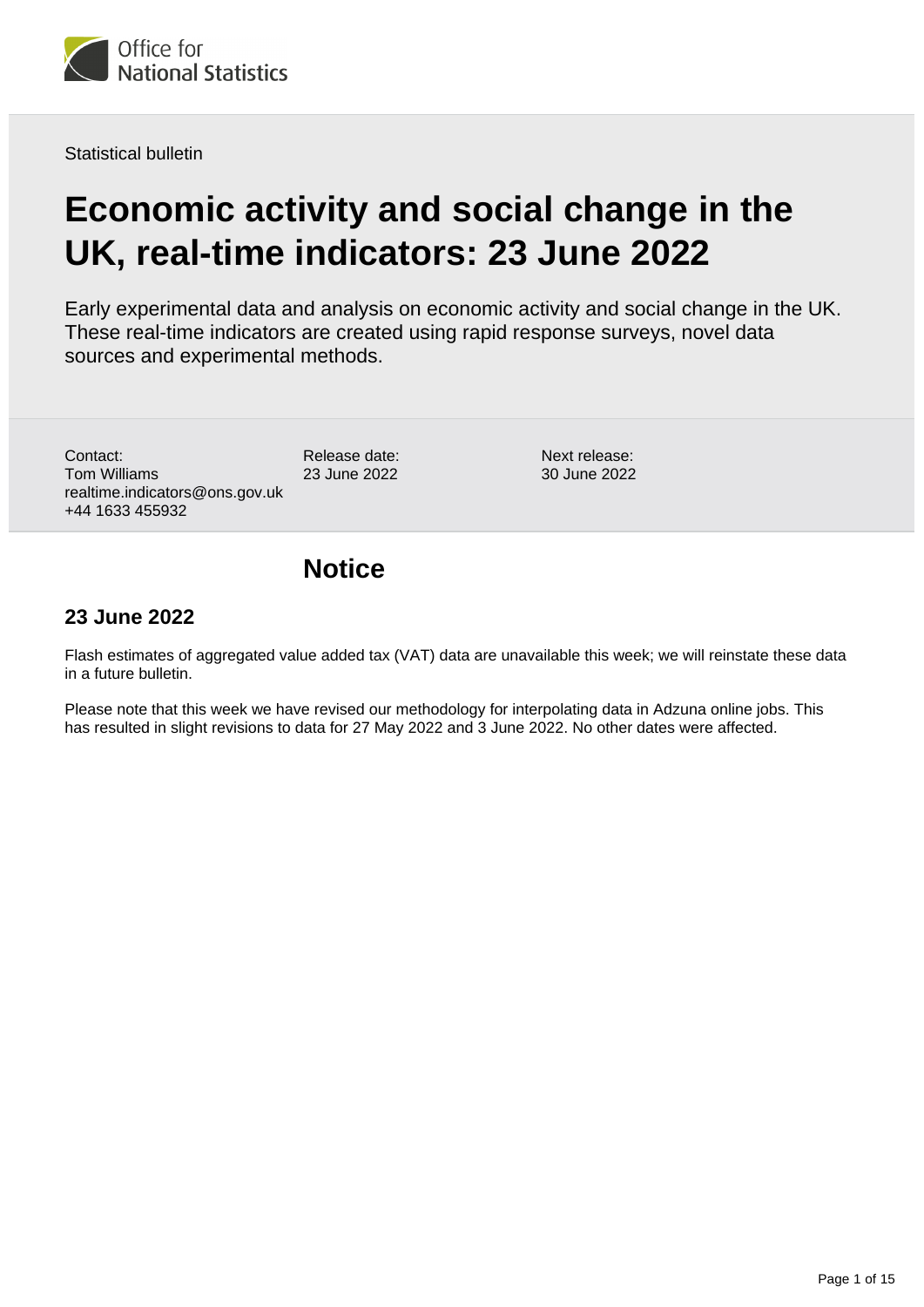## **Table of contents**

- 1. [Main points](#page-2-0)
- 2. [Latest indicators at a glance](#page-2-1)
- 3. [Business and workforce](#page-2-2)
- 4. [Consumer behaviour](#page-5-0)
- 5. [Housing and energy](#page-9-0)
- 6. [Transport](#page-11-0)
- 7. [Data](#page-13-0)
- 8. [Glossary](#page-13-1)
- 9. [Measuring the data](#page-13-2)
- 10. [Strengths and limitations](#page-13-3)
- 11. [Related Links](#page-14-0)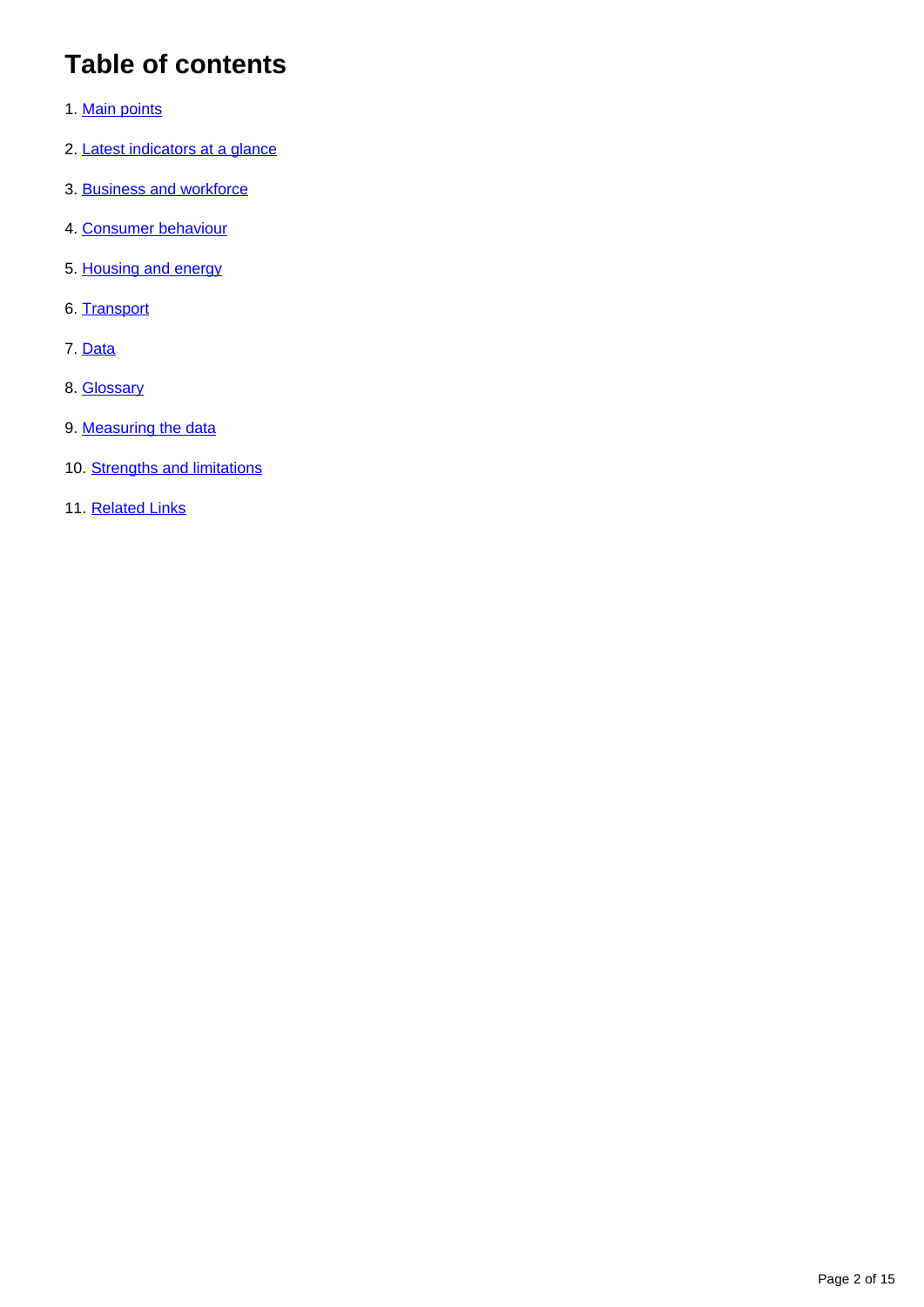## <span id="page-2-0"></span>**1 . Main points**

- The total volume of online job adverts decreased by 5% on 17 June 2022 to 123% of their February 2020 pre-coronavirus (COVID-19) average level (Adzuna). [Section 3.](/economy/economicoutputandproductivity/output/bulletins/economicactivityandsocialchangeintheukrealtimeindicators/23june2022#business-and-workforce)
- Of currently trading businesses, 20% reported that their turnover decreased in May 2022 compared with April 2022; in contrast, 14% reported that turnover had increased (initial results from Wave 59 of the Business Insights and Conditions Survey (BICS)). [Section 3.](/economy/economicoutputandproductivity/output/bulletins/economicactivityandsocialchangeintheukrealtimeindicators/23june2022#business-and-workforce)
- Consumer behaviour indicators largely showed some increased activity this week, with visits to "retail and recreation" increasing by 6%, while the number of transactions increased at all Pret A Manger locations except London Airports; in comparison, UK credit and debit card purchases decreased by 2 percentage points, with decreases in all categories except "work related", which increased by 6 percentage points (Google Mobility, Pret A Manger, Bank of England CHAPS data). [Section 4.](/economy/economicoutputandproductivity/output/bulletins/economicactivityandsocialchangeintheukrealtimeindicators/23june2022#consumer-behaviour)
- The System Average Price (SAP) of gas increased by 64% in the week to 19 June 2022, the second highest weekly increase this year, increasing to 35% of the peak level seen on 10 March 2022 (National Grid). [Section 5.](/economy/economicoutputandproductivity/output/bulletins/economicactivityandsocialchangeintheukrealtimeindicators/23june2022#housing-and-energy)
- Transport indicators showed a mixed picture this week, with total ship visits, and cargo and tanker ship visits increasing by 5% and 3%, respectively; meanwhile, daily UK flights and road traffic were both broadly unchanged from the previous week (exactEarth, EUROCONTROL, Department for Transport). [Section 6.](/economy/economicoutputandproductivity/output/bulletins/economicactivityandsocialchangeintheukrealtimeindicators/23june2022#transport)

Results presented in this bulletin are experimental and may be subject to revision. Data sources used to compile these indicators are regularly reviewed to ensure representativity and relevance which may mean indicators change at short notice.

## <span id="page-2-1"></span>**2 . Latest indicators at a glance**

#### **Notes:**

- 1. The break in the available shipping data (from 14 to 19 June 2021) is when the data collection system changed.
- 2. The break in the available shipping data (from 9 to 21 May 2022) have been removed due to technical issues.

## <span id="page-2-2"></span>**3 . Business and workforce**

The total volume of online job adverts decreased by 5% compared to the previous week to 123% of its February 2020 pre-coronavirus (COVID-19) average level, with decreases across all English regions and UK countries.

Company incorporations decreased by 16% when compared with the previous week, while voluntary dissolution applications fell by 7% across the same period. Compared with the equivalent week of 2019, incorporations and voluntary dissolution applications were 22% and 13% higher, respectively.

Potential redundancies were 57% of their pre-coronavirus level in the week to 12 June 2022.

### **Online job adverts by category**

These figures are experimental estimates of online job adverts provided by Adzuna, an online job search engine, by category and by UK country and English region. The number of job adverts over time is an indicator of the demand for labour. The Adzuna categories used do not correspond to Standard Industrial Classification (SIC) categories, so these values are not directly comparable with the Office for National Statistics' (ONS) Vacancy Survey.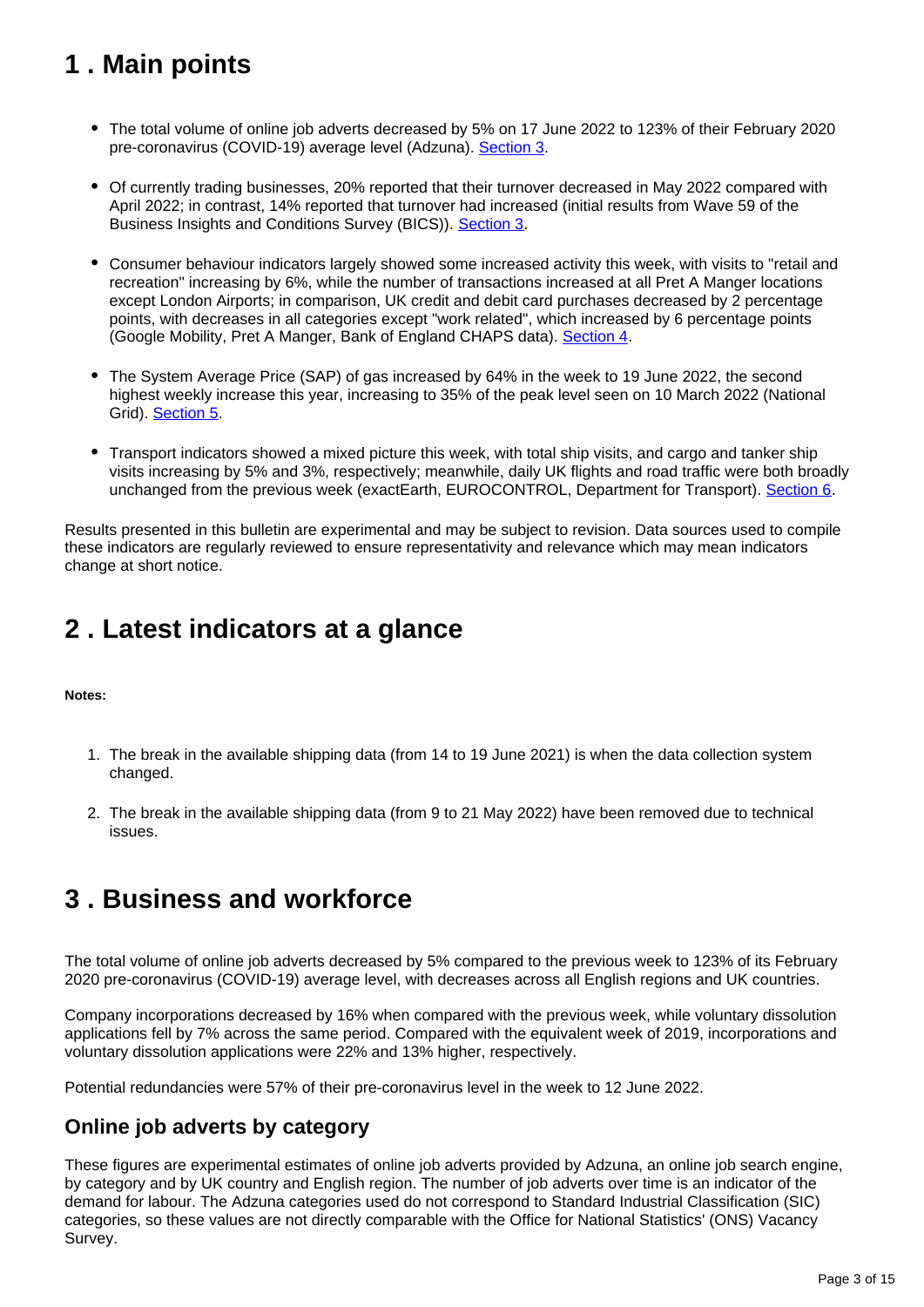#### **Figure 1: The total volume of online job adverts decreased by 5% and was 123% of its February 2020 pre-coronavirus (COVID-19) average level on 17 June 2022**

**Volume of online job adverts by category, index: 100 = February 2020 average, 4 January 2019 to 17 June 2022, nonseasonally adjusted**

**Notes:**

- 1. Further category breakdowns are included in the *Online job advert estimates dataset* and more details on the methodology can be found in [Using Adzuna data to derive an indicator of weekly vacancies.](https://www.ons.gov.uk/peoplepopulationandcommunity/healthandsocialcare/conditionsanddiseases/methodologies/usingadzunadatatoderiveanindicatorofweeklyvacanciesexperimentalstatistics)
- 2. Users should note that week-on-week changes in online job advert volumes are outlined as percentages, rather than as percentage point changes. Percentage change figures quoted in the commentary will therefore not necessarily match the percentage point changes observed in the charts and accompanying [dataset.](https://www.ons.gov.uk/economy/economicoutputandproductivity/output/datasets/onlinejobadvertestimates)

#### **Download the data**

#### [.xlsx](https://www.ons.gov.uk/visualisations/dvc2036/vacs_category3w/datadownload.xlsx)

Of the 28 categories, 22 saw a decrease in the number of online job adverts on Friday 17 June 2022 when compared with the previous week. The largest decrease was in "IT, computing and software" (14%), followed by "wholesale and retail" (13%). The largest increases compared with the previous week were in "travel and tourism" and "transport, logistics and warehouse", both rising by 3%.

The category with the highest level of online job adverts when compared with its February 2020 pre-coronavirus pandemic average levels was "transport, logistics and warehouse" at 227%, followed by "domestic help" at 223%.

### **Job adverts by region**

#### **Figure 2: Online job adverts decreased in all English regions and UK countries from the previous week; the largest decrease occurred in London where they fell by 6%**

**Volume of online job adverts by UK countries and English regions, index: 100 = February 2020 average, 7 February 2020 to 17 June 2022, non-seasonally adjusted**

#### **Download the data**

#### [.xlsx](https://www.ons.gov.uk/visualisations/dvc2036/vacsregional/datadownload.xlsx)

The largest decreases were seen in London, Northern Ireland and Scotland, falling by 6%, 5% and 5%, respectively. Despite the weekly decreases, all English regions and UK countries remain above their February 2020 average level.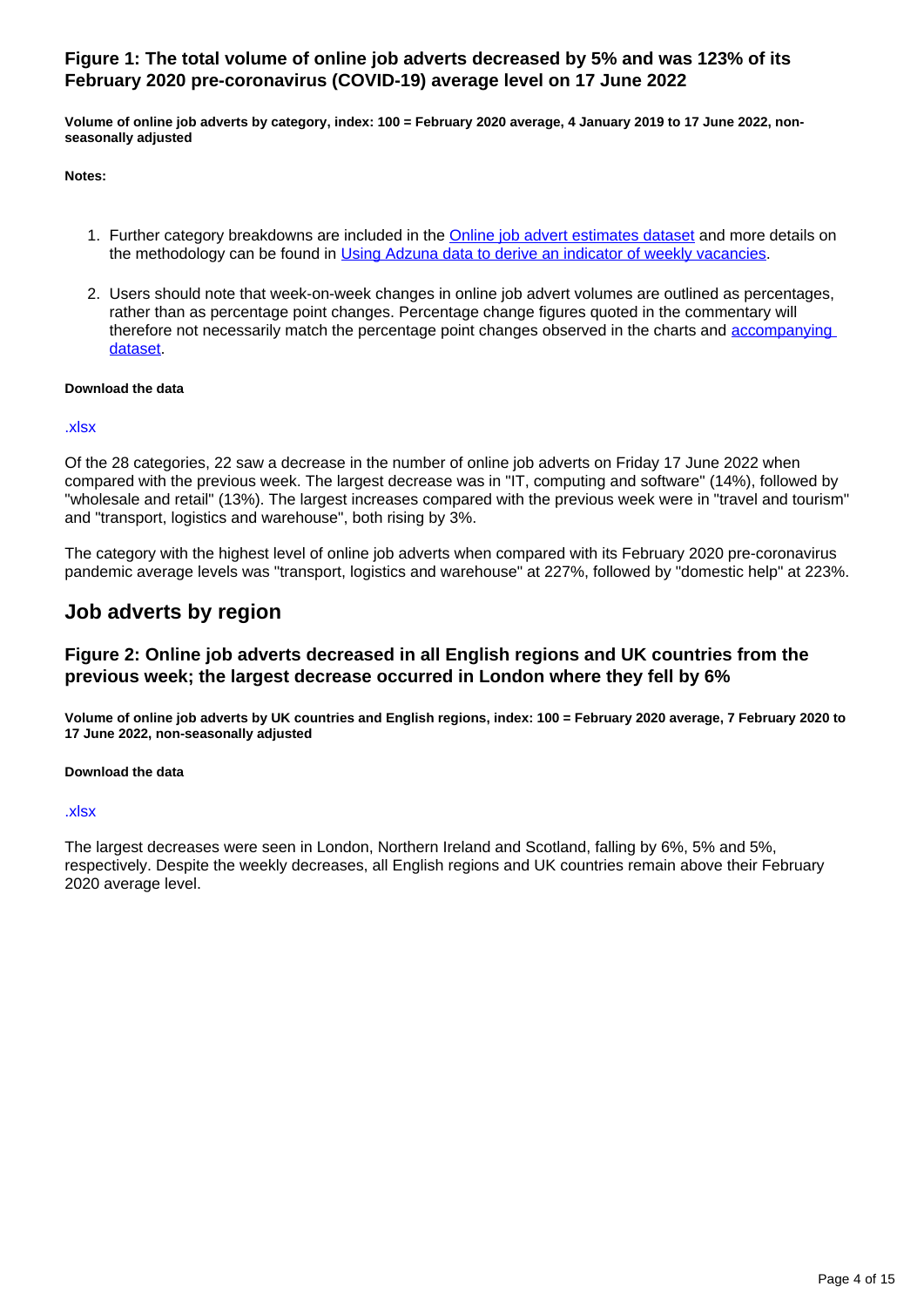### **Business impact and insights**

Initial results from Wave 59 of the Business Insights and Conditions Survey (BICS) cover the reference period 1 May to 31 May 2022, with a response rate of 22.1% (8,417 responses). The survey was live for the period 13 to 21 June 2022.

Table 1: A net 6% of trading businesses reported a decrease in turnover in May 2022, compared with April 2022, down from 10% reported between March and April 2022

Impact on turnover, businesses currently trading, weighted by count, UK, 1 May to 31 May 2022

|                                        | <b>All Industries</b> |
|----------------------------------------|-----------------------|
| Turnover increased                     | 14%                   |
| <b>Turnover stayed the</b> 56%<br>same |                       |
| <b>Turnover decreased</b> 20%          |                       |
| <b>Not sure</b>                        | 10%                   |

Source: Office for National Statistics – Business Insights and Conditions Survey (BICS)

#### Notes

- 1. Initial weighted results, Wave 59 of the Office for National Statistics' (ONS') Business Insights and Conditions Survey (BICS).
- 2. Table may not sum to 100% because of rounding.

Table 2: More than a third of UK businesses (35%) reported production, suppliers or both had been affected by energy prices in mid-June 2022, a slight increase from 33% in the second half of May 2022 Affected by energy prices, businesses not permanently stopped trading, weighted by count, UK, 13 June to 21

June 2022

|                                                          | <b>All Industries</b> |
|----------------------------------------------------------|-----------------------|
| Yes, production has been affected                        | 6%                    |
| Yes, suppliers have been affected                        | 14%                   |
| Yes, both production and suppliers have been<br>affected | 15%                   |
| No, the business has not been affected                   | 25%                   |
| Not sure                                                 | 17%                   |
| Not applicable                                           | 23%                   |

Source: Office for National Statistics – Business Insights and Conditions Survey (BICS)

#### **Notes**

- 1. Initial weighted results, Wave 59 of the Office for National Statistics' (ONS') Business Insights and Conditions Survey (BICS).
- 2. Table may not sum to 100% because of rounding.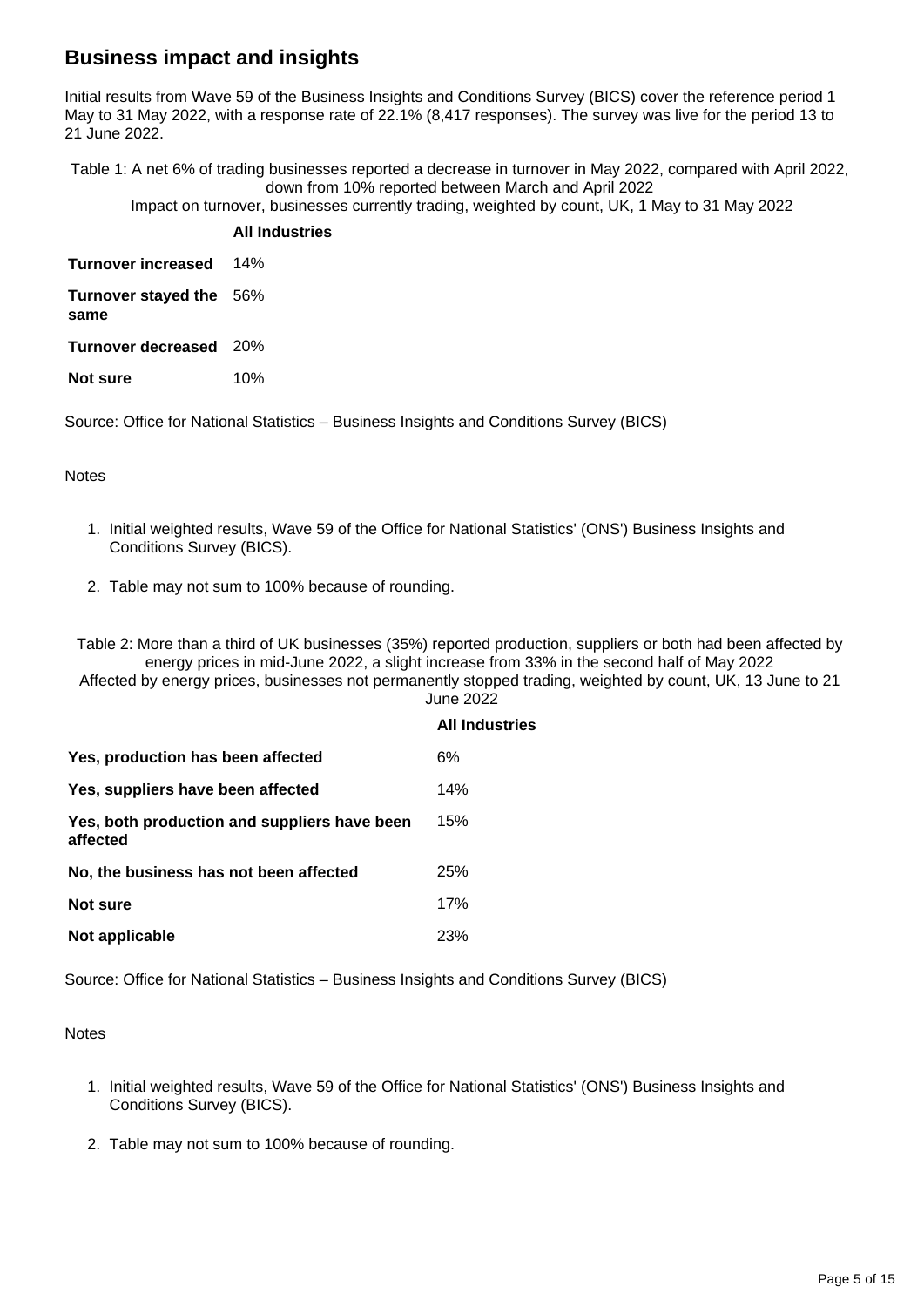## <span id="page-5-0"></span>**4 . Consumer behaviour**

Google mobility data showed that visits to all category types increased in the week to 17 June 2022, with the largest being in "park visits" and "retail and recreation", which increased by 13% and 6%, respectively, coinciding with a period of warm weather across parts of the UK. "Park visits" and "grocery & pharmacy visits" were the only categories above their pre-coronavirus average, at 158% and 109%, respectively.

Transactions at Pret A Manger stores increased at almost all locations in the latest week, with the largest increase being in Manchester, which rose by 16 percentage points, and London suburban and London City locations, where they increased by 14 percentage points.

The UK credit and debit card purchases indicator decreased by 2 percentage points to 100% of its February 2020 average in the week to 16 June 2022. There were decreases in all spending categories with the exception of "work related", which increased by 6 percentage points. This category includes spending on road fuel.

UK seated diners increased by 20 percentage points in the week to 19 June 2022, following the 36 percentage point decrease in the previous week, to 127% of the level in the equivalent week of 2019.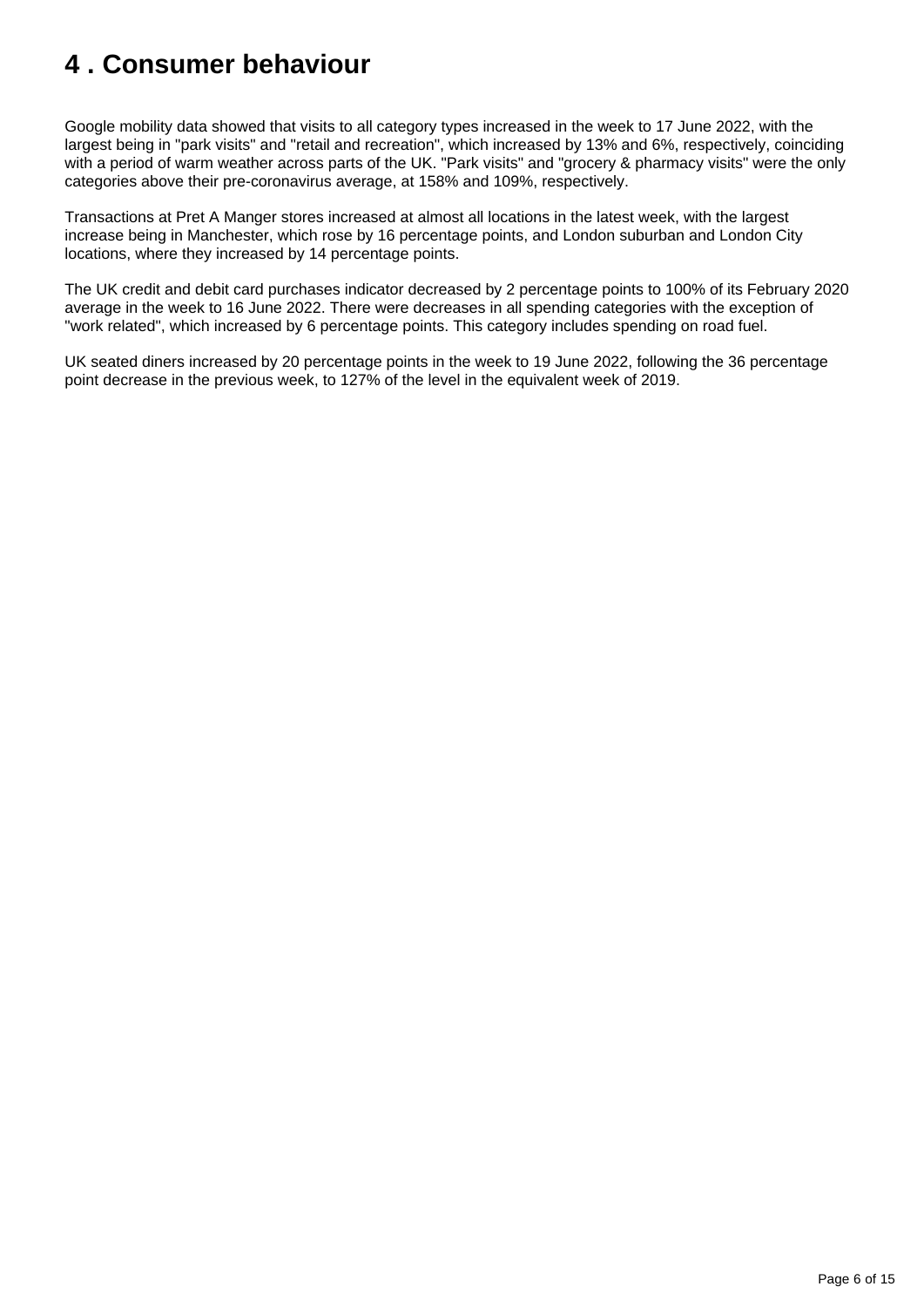### **Transactions at Pret A Manger**

Pret A Manger is a sandwich and coffee shop franchise chain, operating around 400 stores across the UK. Its transactional data are presented as an index and show total weekly till transactions at Pret A Manger shops as a proportion of the average weekly level in the first four weeks of 2020 (between Friday 3 January and Thursday 30 January 2020). Because of this comparison across the data time series, users should expect an element of seasonality in the data.

More information on the areas featured is available in [our Economic activity and social change in the UK, real](https://www.ons.gov.uk/economy/economicoutputandproductivity/output/methodologies/coronavirusandthelatestindicatorsfortheukeconomyandsocietymethodology)[time indicators methodology](https://www.ons.gov.uk/economy/economicoutputandproductivity/output/methodologies/coronavirusandthelatestindicatorsfortheukeconomyandsocietymethodology). These data are also made available every Tuesday through the Bloomberg Pret [Index](https://www.bloomberg.com/graphics/pret-index/).

#### **Figure 3: Transactions at all store locations increased in the week to 16 June 2022**

#### **Transactions in Pret A Manger stores, UK, week ending 4 March 2021 to 16 June 2022, non-seasonally adjusted**

## Figure 3: Transactions at all store locations increased in the week to 16 June 2022

Transactions in Pret A Manger stores, UK, week ending 4 March 2021 to 16 June 2022, nonseasonally adjusted



#### **Source: Pret A Manger**

#### **Notes:**

- 1. Dine-in services in England were suspended during the third national lockdown, which remained in place until Step 3 (17 May 2021) of England's roadmap out of lockdown.
- 2. Users should note not all store locations reopened as coronavirus restrictions were eased.
- 3. The index begins on 4 March 2021 as most stores were closed before this therefore the corresponding indices were mostly zero.

Manchester had the largest increase when compared with the previous week, rising by 16 percentage points to 102% of its January 2020 average level. Yorkshire and London suburban stores, which increased by 3 and 14 percentage points respectively, have the joint highest number of transactions compared with January 2020 averages, at 123%. Yorkshire had the lowest increase of any region.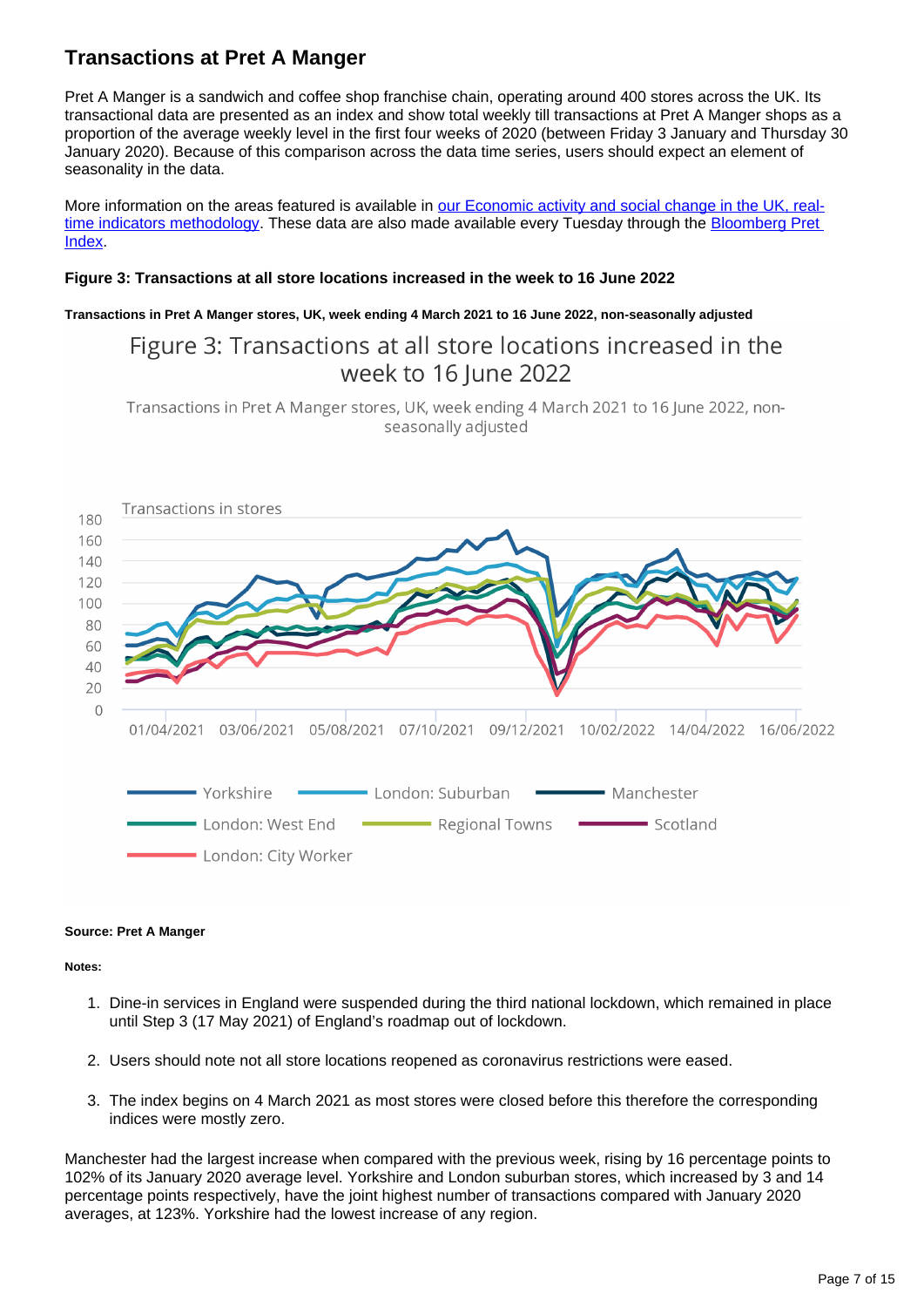#### **Figure 4: Transactions in London airport stores fell by 2 percentage points in the latest week, and are now at 131% of their January 2020 average level**

#### **Transactions in Pret A Manger stores, UK, week ending 4 March 2021 to 16 June 2022, non-seasonally adjusted**

### Figure 4: Transactions in London airport stores fell by 2 percentage points in the latest week, and are now at 131% of their January 2020 average level

Transactions in Pret A Manger stores, UK, week ending 4 March 2021 to 16 June 2022, nonseasonally adjusted



**Source: Pret A Manger**

### **UK spending on debit and credit cards**

#### **Daily CHAPS-based indicator**

These data series are experimental real-time indicators for estimating UK spending on credit and debit cards. They track the daily CHAPS payments made by credit and debit card payment processors to around 100 major UK retail corporates. These payments are the proceeds of recent credit and debit card transactions made by customers at their stores, both via physical and via online platforms.More information on the indicator is provided in the accompanyin[gmethodology article](https://www.bankofengland.co.uk/payment-and-settlement/chaps-faster-indicator).

Companies are allocated to one of four categories based on their primary business: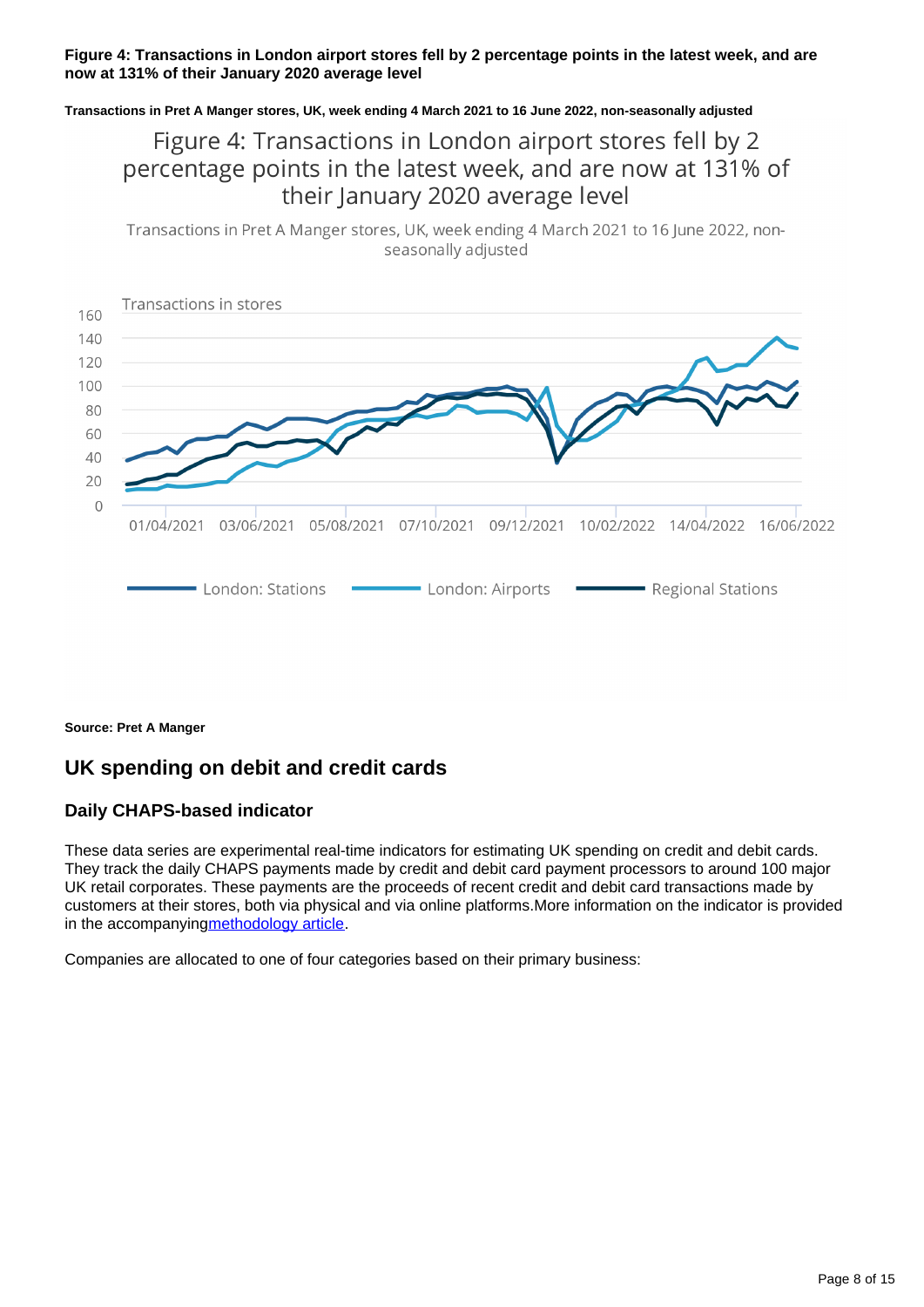- "staples" refers to companies that sell essential goods that households need to purchase, such as food and utilities
- "work-related" (which includes spending on road fuel) refers to companies providing public transport or selling petrol
- "delayable" refers to companies selling goods whose purchase could be delayed, such as clothing or furnishings
- "social" refers to spending on travel and eating out

#### **Figure 5: The aggregate CHAPS-based indicator of credit and debit card purchases decreased by 2 percentage points in the week to 16 June 2022 to 100%, broadly equal to its February 2020 average**

**Index February 2020 = 100, a backward looking seven-day rolling average, 13 January 2020 to 16 June 2022, non-seasonally adjusted, nominal prices**

Figure 5: The aggregate CHAPS-based indicator of credit and debit card purchases decreased by 2 percentage points in the week to 16 June 2022 to 100%, broadly equal to its February 2020 average

Index February 2020 = 100, a backward looking seven-day rolling average, 13 January 2020 to 16 June 2022, non-seasonally adjusted, nominal prices



#### **Source: ONS and Bank of England calculations**

**Notes:**

- 1. Users should note the daily payment data is the sum of card transactions processed up to the previous working day, so there is a slight time lag when compared with real-life events on the chart.
- 2. The vertical lines indicate notable events and coronavirus (COVID-19) restriction changes.
- 3. Percentage point difference is derived from current week and previous week index before rounding.

Figure 5 shows changes in the value of CHAPS payments received by large UK corporates from their credit and debit card processors, "merchant acquirers".

The spending categories recorded the following changes in the latest week: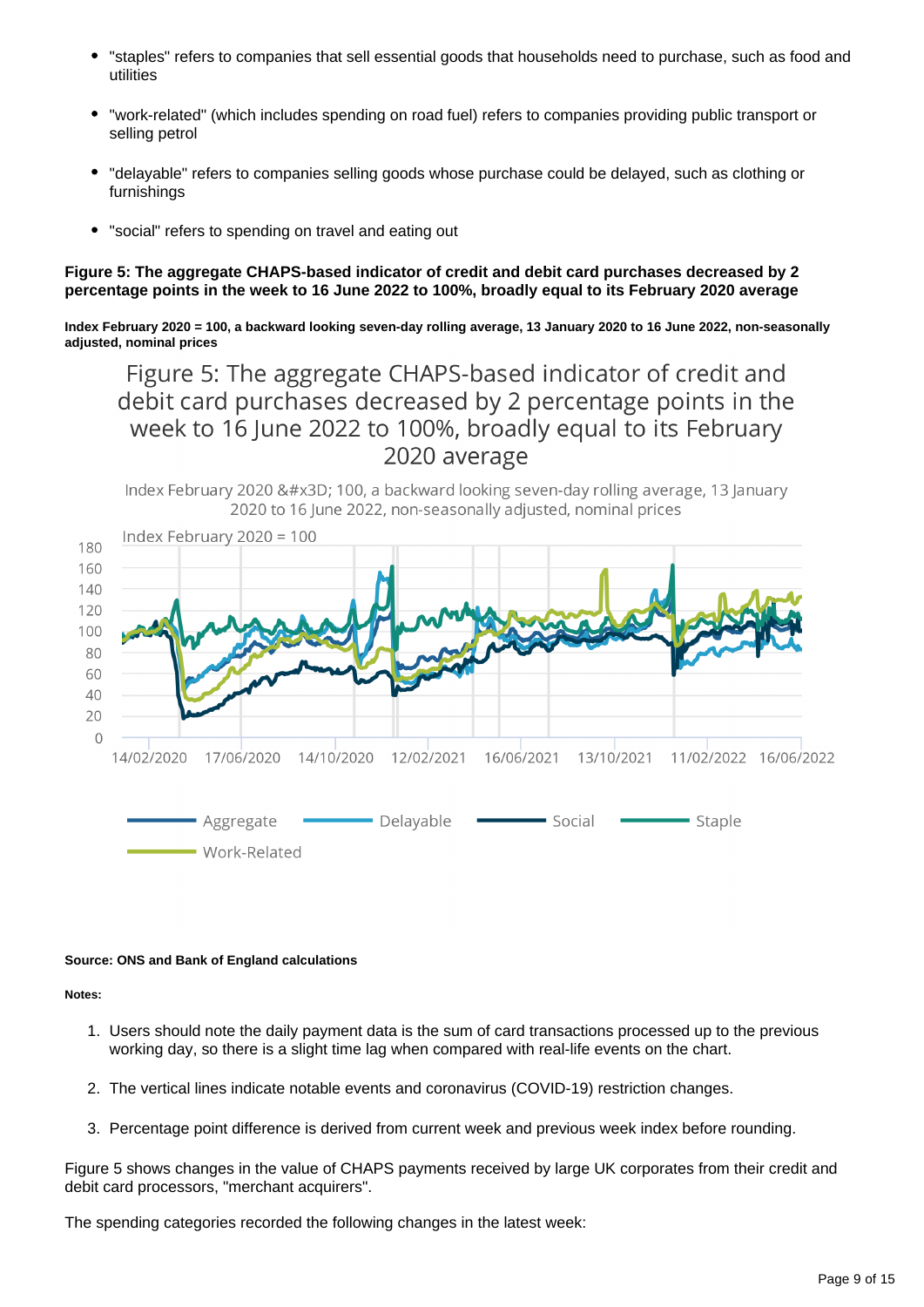- "work-related" (which includes spending on road fuel) increased by 6 percentage points
- "staple" decreased by 4 percentage points
- "social" decreased by 3 percentage points
- "delayable" decreased by 1 percentage point

"Work-related" and "staple" spending were above their February 2020 average levels at 132% and 111%, respectively. "Social" spending was broadly equal to its February 2020 average level and "delayable" spending remained below the February 2020 average level at 82%.

## <span id="page-9-0"></span>**5 . Housing and energy**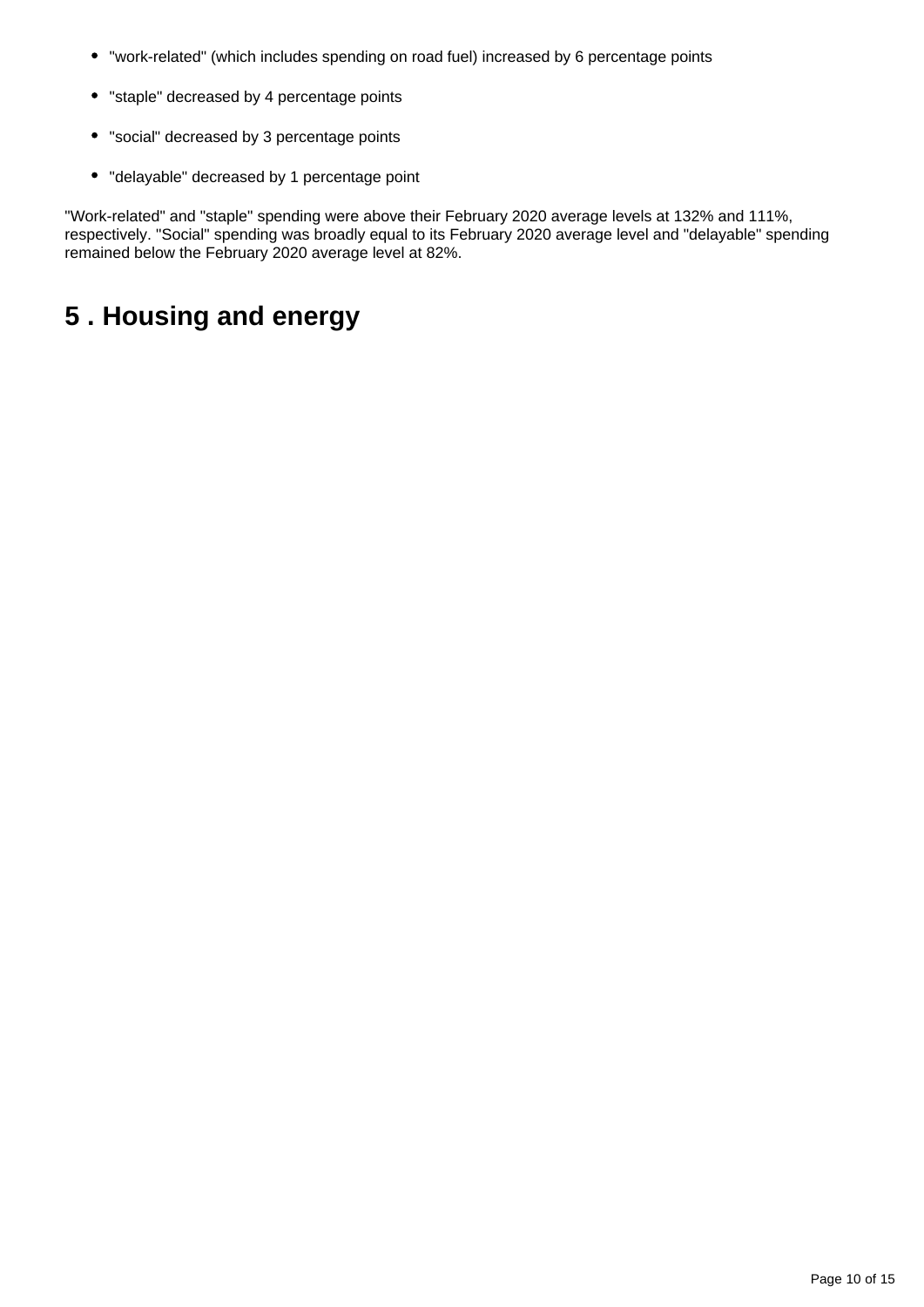### **System Average Price (SAP) of gas**

This is the average price of all gas traded through the balancing market. Market participants post bids or offers for volumes of gas a day-ahead and within-day trades. The SAP aggregates the trades conducted on the On-the-Day Commodity Market (OCM). This is the market that the National Grid use in their role as residual balancer. Other markets exist for wholesale gas trading in Great Britain.

These data can be used to understand the general trend of gas prices within the UK. However, the data should be treated with caution as these can be subject to extreme within-day trading prices and may skew actual traded prices. It must also be noted that while these prices reflect spot prices on the day, traders can opt for futures contracts where the buyer and the seller agree the market-determined price for gas for a future date. The daily SAP is used to determine the futures price and is therefore a useful indicator of supply constraints and demand pressures.

#### **Figure 6: The preceding seven-day rolling average gas price increased by 64% in the week to 19 June 2022**

#### **System average price, pence per kilowatt hour, 1 January 2020 to 19 June 2022, UK, non-seasonally adjusted**

### Figure 6: The preceding seven-day rolling average gas price increased by 64% in the week to 19 June 2022

System average price, pence per kilowatt hour, 1 January 2020 to 19 June 2022, UK, nonseasonally adjusted



#### **Source: National Grid**

**Notes:**

1. The price trends observed above will differ from that of the monthly Producer Price Inflation (PPI) series published by the ONS because of the differences in data sources and methods.

On 23 June 2022, the average SAP increased by 64% to 5.4 pence per kilowatt hour. This increase is the second highest weekly increase seen this year, with the highest increase occurring in the week to 6 March 2022 (66%). This increase follows a general decrease in the SAP of gas since its peak on 10 March 2022.

The full data time series of actual day SAP and the preceding seven-day average, including data from 2018 to the present, can be found in the [accompanying dataset.](https://www.ons.gov.uk/economy/economicoutputandproductivity/output/datasets/systemaveragepricesapofgas)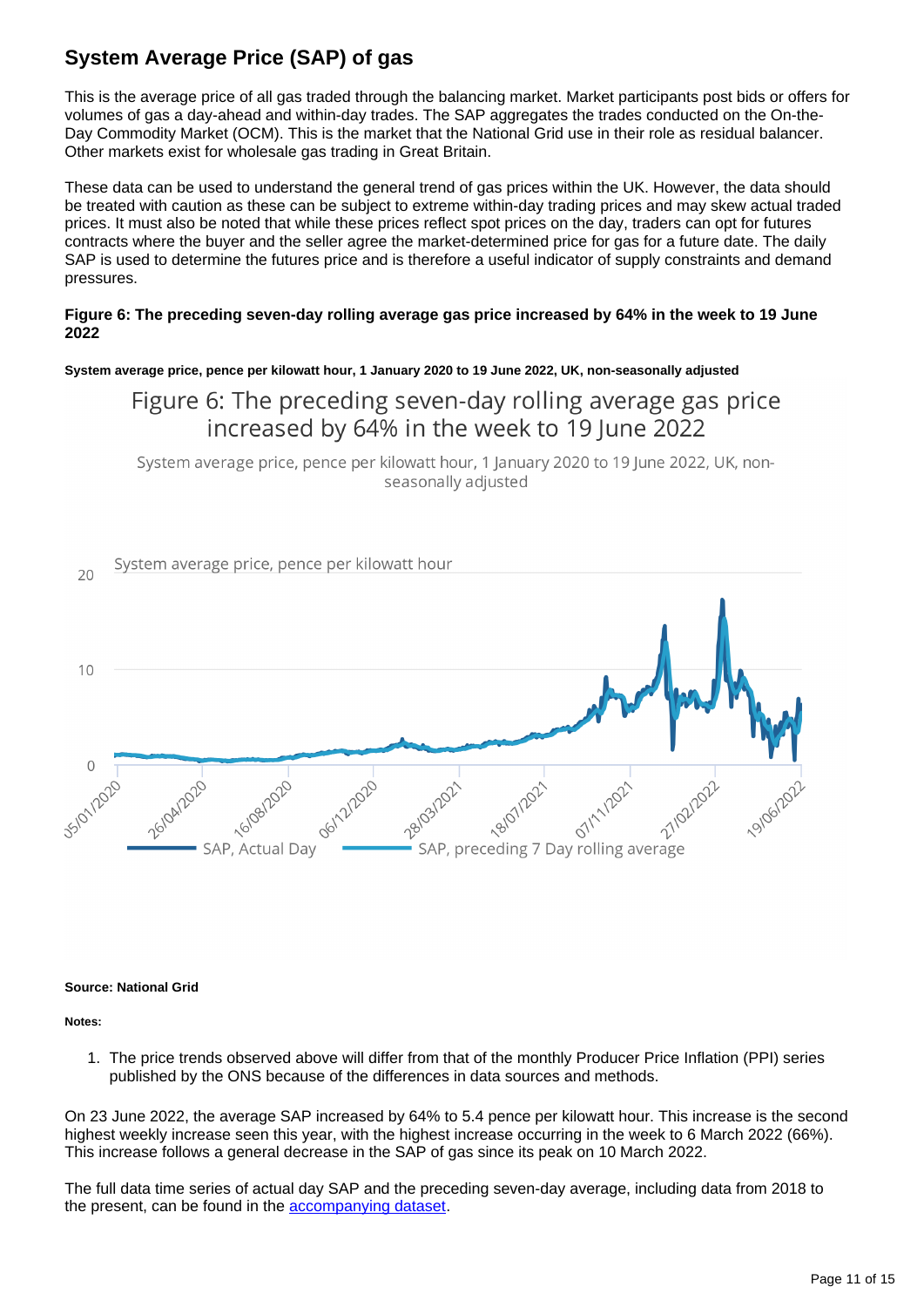## <span id="page-11-0"></span>**6 . Transport**

Transport indicators showed a mixed picture in the latest week. Total ship visits increased by 5%, and cargo and tanker visits increased by 3%, compared with the previous week.

Daily UK flight levels compared with the equivalent week of 2019 were at 86% in the week to 19 June 2022, unchanged from the previous week.

Road traffic on Monday 20 June 2022 was broadly unchanged from the previous week at 101% of the level seen on the Monday of the first week in February 2020.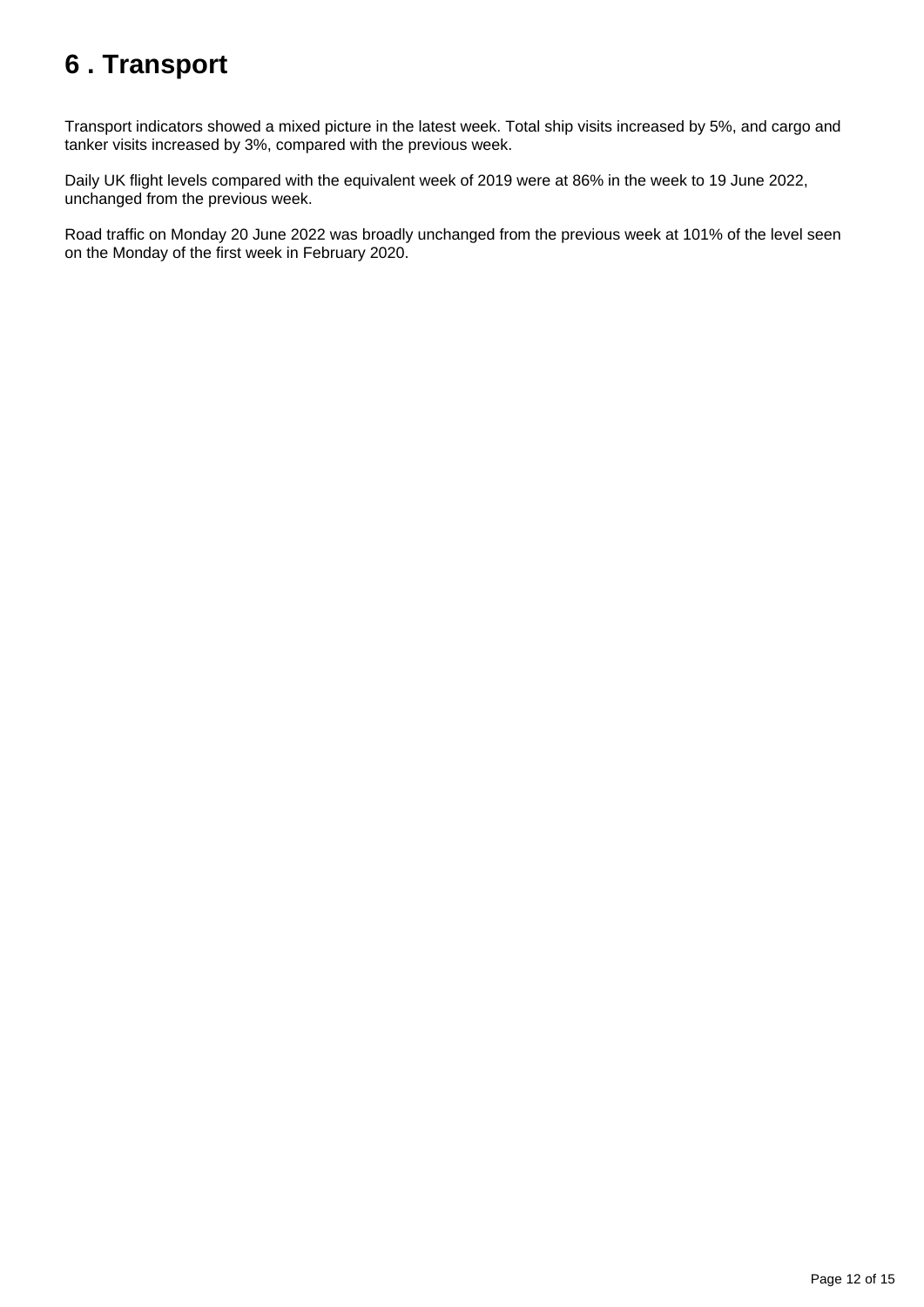### **UK flight data**

These data are daily flight figures from the European Organisation for the Safety of Air Navigation [\(EUROCONTROL\).](https://www.eurocontrol.int/) Daily flight numbers for the UK alongside other countries are available in [EUROCONTROL's](https://www.eurocontrol.int/Economics/DailyTrafficVariation-States.html?ectl-public)  [dashboard.](https://www.eurocontrol.int/Economics/DailyTrafficVariation-States.html?ectl-public) EUROCONTROL is a pan-European, civil-military organisation dedicated to supporting European aviation. Its Aviation Intelligence and Performance Review Unit provides independent collection and validation of air navigation services' performance-related data and intelligence gathering.

The flights data include international arrivals and departures to and from the UK (including Crown dependencies) and domestic UK flights but exclude overflights (flights that pass over UK territory). They capture all flight movements that operate under Instrument Flight Rules (IFR), where the pilot uses instruments in the flight deck to control, guide and adjust the plane. This includes commercial flights carrying passengers and cargo as well as non-commercial flights such as private and military flights.

Data from EUROCONTROL do not include information on the volume of passengers or cargo carried on UK flights. Especially in the context of the coronavirus (COVID-19) pandemic, flights might not be operating at full capacity and therefore trends in passengers and cargo will differ from trends in flights presented here.

#### **Figure 7: The seven-day average number of UK daily flights was 86% of the equivalent week of 2019, at 5,681 in the week to 19 June 2022**

**Number of daily flights, non-seasonally adjusted, seven-day moving average, 2 January 2019 to 19 June 2022, UK**

Figure 7: The seven-day average number of UK daily flights was 86% of the equivalent week of 2019, at 5,681 in the week to 19 **lune 2022** 

Number of daily flights, non-seasonally adjusted, seven-day moving average, 2 January 2019 to 19 June 2022, UK



#### **Source: European Organisation for the Safety of Air Navigation (EUROCONTROL)**

The seven-day average number of UK daily flights was unchanged from the previous week (5,681) and was at 86% of the level seen in the equivalent week of 2019. This is the seventh consecutive week where the number of flights compared with the equivalent week of 2019 was broadly unchanged, and matches the peak in this year, first reached in the week to 29 May 2022.

The full data time series available for UK flights can be found in the [accompanying daily UK flights dataset,](https://www.ons.gov.uk/economy/economicoutputandproductivity/output/datasets/dailyukflights) which contains daily flight numbers and the rolling seven-day averages.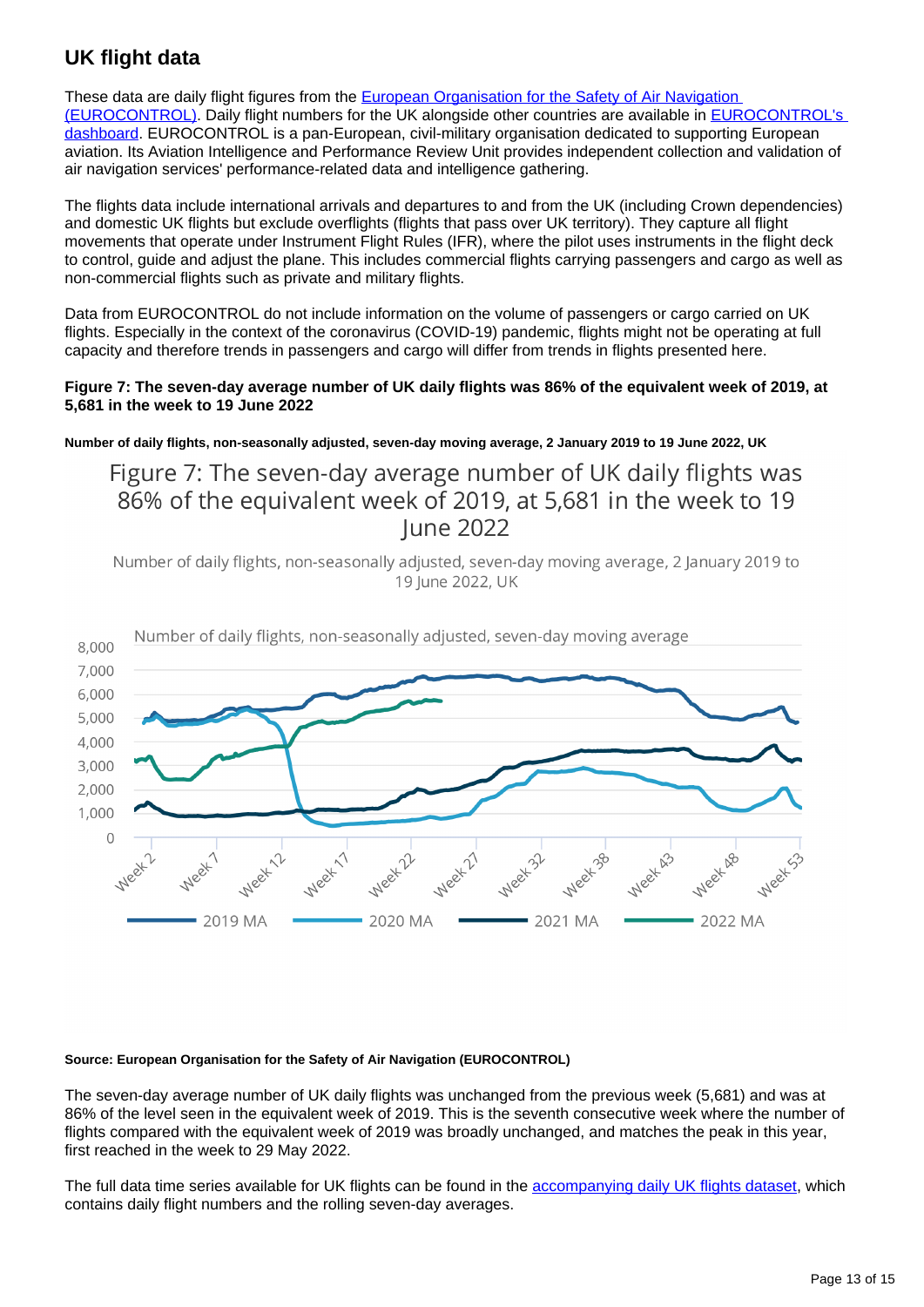## <span id="page-13-0"></span>**7 . Data**

[Advance potential redundancies](https://www.ons.gov.uk/economy/economicoutputandproductivity/output/datasets/advancednotificationofpotentialredundancies) Dataset | Released 23 June 2022 Weekly dataset showing the number of potential redundancies and employers proposing redundancies, submitted to Insolvency Service via HR1 forms.

[Traffic camera activity](https://www.ons.gov.uk/economy/economicoutputandproductivity/output/datasets/trafficcameraactivity) Dataset | Released 23 June 2022 Experimental daily traffic camera counts data for busyness indices covering the UK.

[System Average Price \(SAP\) of gas](https://www.ons.gov.uk/economy/economicoutputandproductivity/output/datasets/systemaveragepricesapofgas) Dataset | Released 23 June 2022 Daily and rolling average System Average Price (SAP) of gas traded in the UK.

[Weekly shipping indicators](https://www.ons.gov.uk/economy/economicoutputandproductivity/output/datasets/weeklyshippingindicators) Dataset | Released 23 June 2022 Experimental weekly and daily ship visits dataset covering UK ports.

[Online job advert estimates](https://www.ons.gov.uk/economy/economicoutputandproductivity/output/datasets/onlinejobadvertestimates) Dataset | Released 23 June 2022 Experimental job advert indices covering the UK job market.

[UK spending on credit and debit cards](https://www.ons.gov.uk/economy/economicoutputandproductivity/output/datasets/ukspendingoncreditanddebitcards) Dataset | Released 23 June 2022 Experimental indicator for monitoring UK retail purchases derived from the Bank of England's CHAPS data.

Users should note that this section lists a selection of the data available with this publication. For the full list of available datasets please see the [accompanying dataset page.](https://www.ons.gov.uk/economy/economicoutputandproductivity/output/bulletins/economicactivityandsocialchangeintheukrealtimeindicators/latest/relateddata)

## <span id="page-13-1"></span>**8 . Glossary**

### **Real-time indicator**

A real-time indicator provides insights into economic activity using close-to-real-time big data, administrative data sources, rapid response surveys or Experimental Statistics, which represent useful economic and social concepts.

## <span id="page-13-2"></span>**9 . Measuring the data**

Information on the methodology used to produce the indicators in this bulletin is available in the Economic activity [and social change in the UK, real-time indicators methodology.](https://www.ons.gov.uk/economy/economicoutputandproductivity/output/methodologies/coronavirusandthelatestindicatorsfortheukeconomyandsocietymethodology)

## <span id="page-13-3"></span>**10 . Strengths and limitations**

These statistics have been produced to provide timely indicators of the effect of developing world events on the UK economy and society, using close-to-real-time big data, administrative data sources, rapid response surveys or Experimental Statistics.

The data presented in this bulletin are reviewed and refreshed on a regular basis. Indicators are swapped in and out of the publication based on their suitability and availability.

### **UK coronavirus (COVID-19) restrictions**

A full overview of coronavirus restrictions for each of the four UK constituent countries can be found: